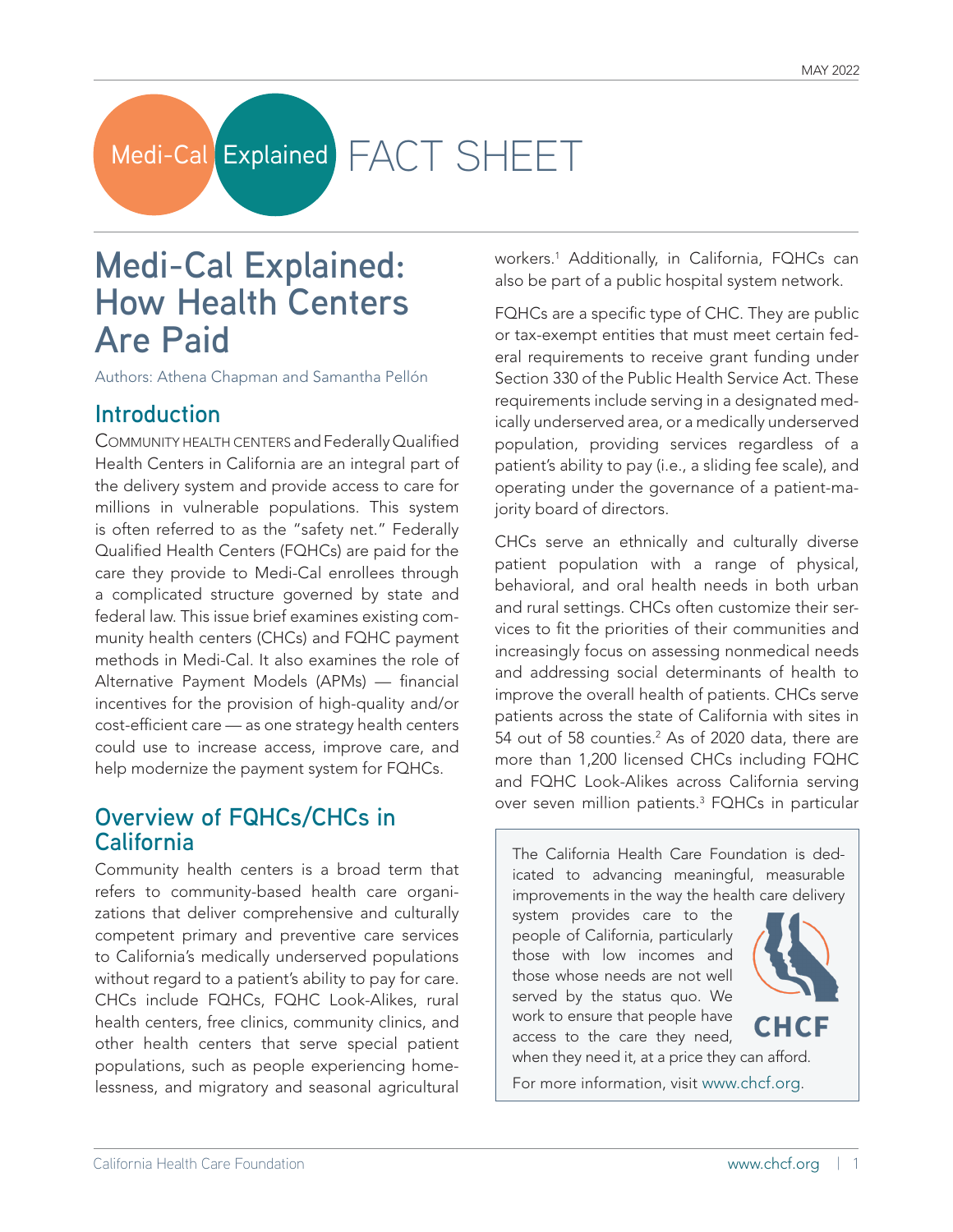have experienced significant increases in size and number since implementation of the federal Affordable Care Act (ACA) in 2014. FQHC clinic sites have increased steadily to accommodate the increased patient load, with some regions tripling the number of patient visits during the initial implementation of the ACA.4 Payer mix has remained consistent since adjusting immediately following the ACA as insurance expansion increased enrollment in Medi-Cal and reduced the number of uninsured patients. Medi-Cal continues to be the largest payer for CHCs, with approximately 47% of all CHC patients enrolled in the Medi-Cal managed care system (see Figure 1).<sup>5</sup>

Aligned with CHCs' mission to serve the most vulnerable populations in California, over half of their patients have incomes that fall below the federal poverty line.6 The majority of CHC patients identify as Latino/x (54%)<sup>7</sup> and approximately a third have a limited English proficiency.<sup>8</sup> CHCs are a crucial component of California's safety net and often serve as the entry point into the health care system for their patients and as a connection to local social services and supports needed to improving patient experience, access, and outcomes.

This issue brief focuses specifically on efforts related to APM models for FQHCs and FQHC Look-Alikes that receive prospective payment system (PPS) reimbursement for serving Medi-Cal patients. PPS is a payment method in which a predetermined fixed amount is paid to a clinic for the services provided during a patient visit and is described



#### Figure 1. Community Health Centers by Patient Coverage in California, 2020

Source: ["Primary Care Clinic Annual Utilization Data"](https://data.chhs.ca.gov/dataset/primary-care-clinic-annual-utilization-data) (2020), Dept. of Health Care Access and Information.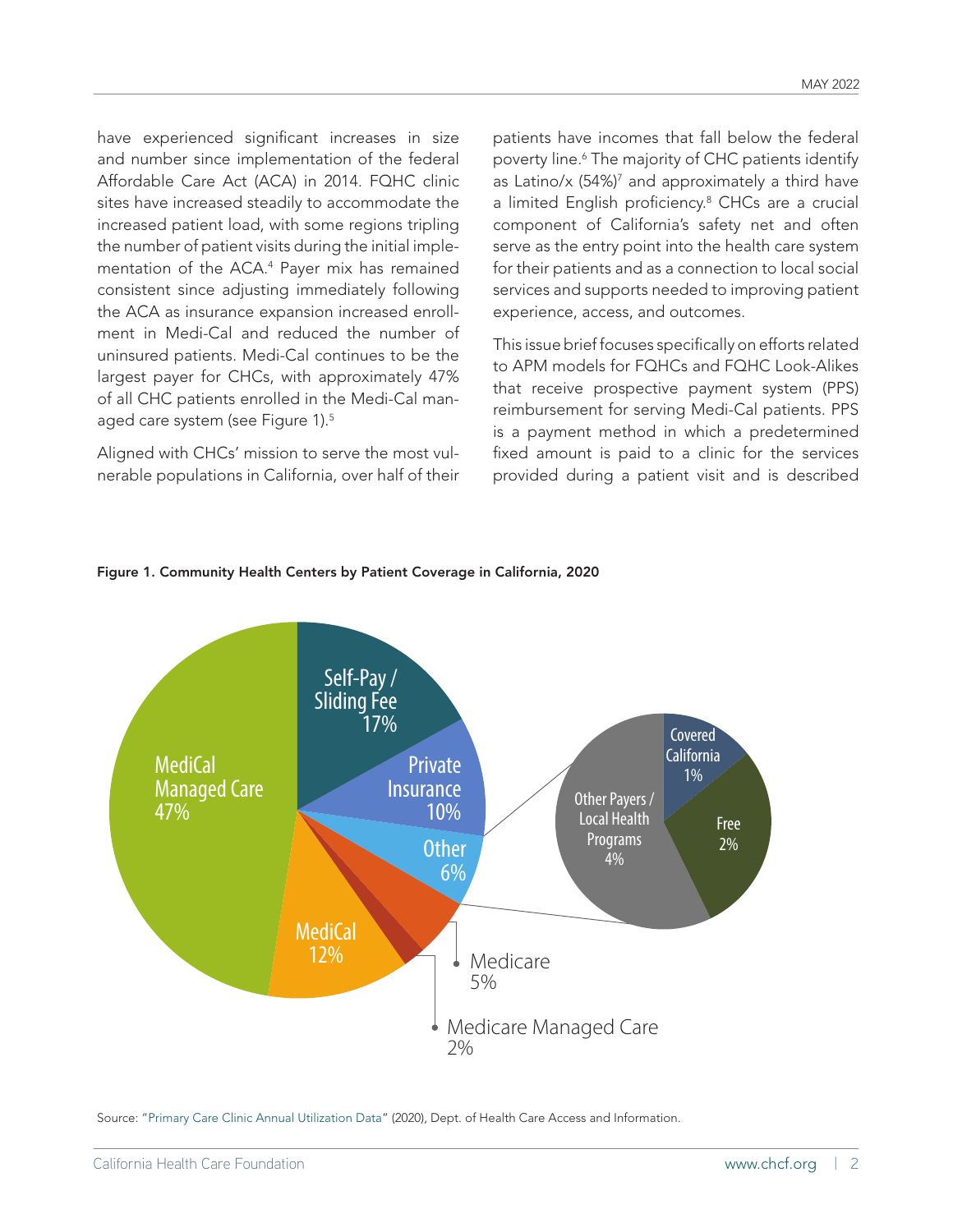in more detail below. However, the remaining community clinics also represent opportunities for exploring innovative reimbursement strategies, as they total approximately a third of all health centers in California (see Figure 2). Even if these health centers are not federally qualified providers and are not eligible to receive PPS reimbursement, they also provide care to a proportion of Medi-Cal patients. While Rural Health Clinics do receive the PPS payment, they are not a focus of this brief.





Source: "Primary Care Clinic Annual Utilization Data" (2020), Dept. of Health Care Access and Information.

\* There were 82 community health centers that did not submit a 2020 report to HCAI

FQHCs across the state vary in size, structure, and scope of service offerings. While regional differences factor into organizational affiliation, FQHCs have increasingly broadened their network structure through participation in independent practice associations, private practice acquisitions, and hospital partnerships. FQHCs have also launched efforts to integrate and expand behavioral health

services, often contracting with provider networks to offer services for nonspecialty mental health conditions, also referred to as mild-to-moderate conditions. An analysis of FQHCs by region indicates that while FQHCs have experienced significant growth since the 2014 implementation of the ACA, the extent of that growth has varied widely across the state due to several factors such as market penetration, access to care, and patient choice. During 2014–19, while the number of patient encounters among FQHCs increased statewide by 45%, regions such as Humboldt/Del Norte, the Bay Area, and Los Angeles grew at a slower pace comparatively. Over this same period, the Inland Empire region saw the number of FQHC patient visits triple, with growth estimated at 206%.<sup>9</sup>

While the median California FQHC has generated positive operating margins overall, these margins have been trending downward, with operating losses of 1.1% found among FQHCs in the lowest 25th percentile in 2019.<sup>10</sup> California FQHCs operating in the top 75th percentile had positive operating margins of 6.6%, above the state benchmark of 3%, while the FQHCs operating in the 50th percentile had margins below 2.5%.<sup>11</sup> While the declines in operating margins have been attributed to expenses outpacing revenues, the recent financial impact of the COVID-19 pandemic further highlighted significant risk to the future viability of FQHCs absent additional funding support, particularly among those FQHCs that sustained large losses.12 Overall, the financial health of FQHCs underscores the variability and diversity among health centers in California, and across urban and rural regions, that will require a nuanced approach when considering participation in APMs.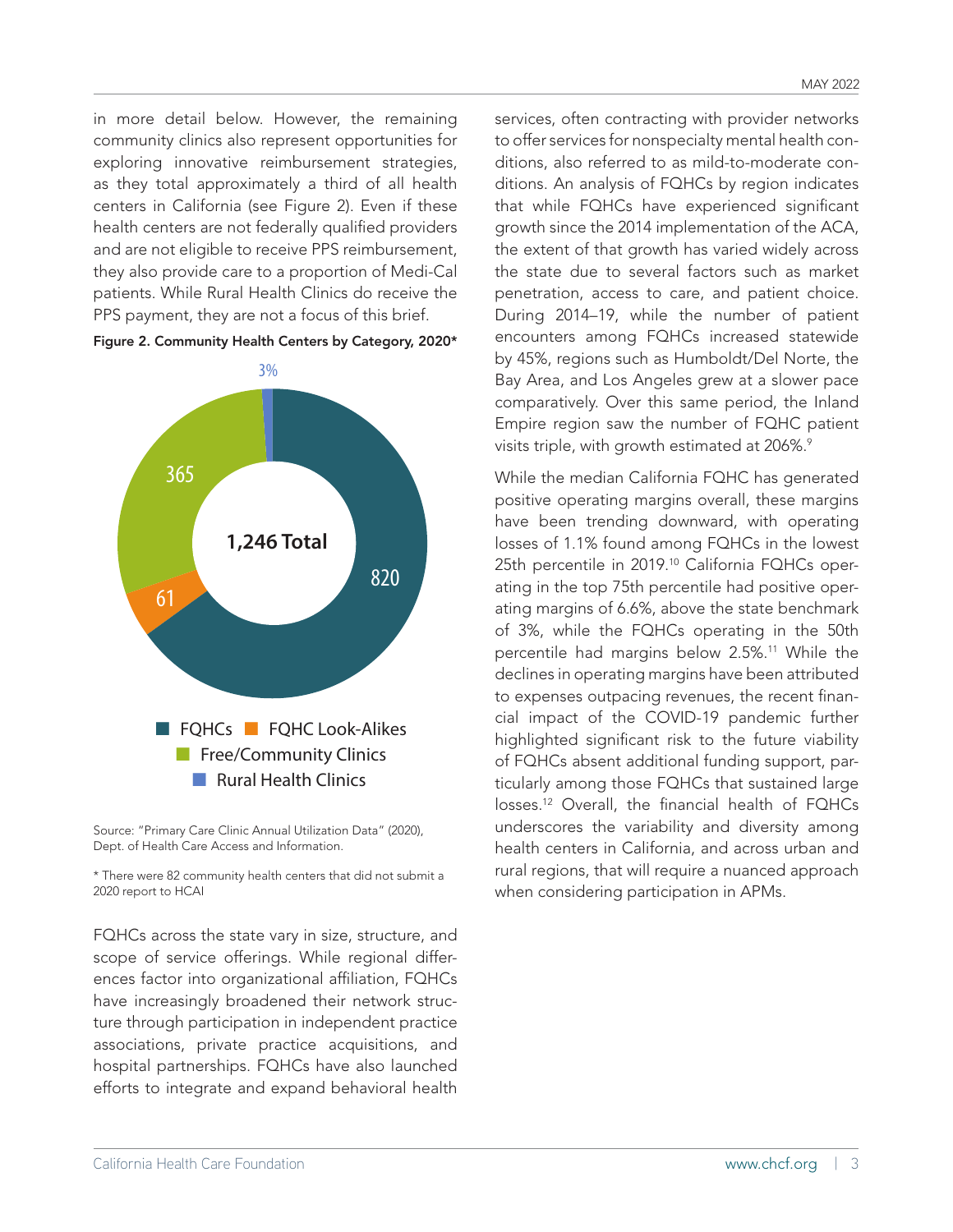## **Prospective Payment System Overview**

Under federal law, FQHCs are subject to special cost-related payment structures. Established in 2000, Section 702 of the Medicare, Medicaid, and SCHIP Benefits Improvement and Protection Act shifted the FQHC payment method from a retrospective cost-based system to PPS. The intent was to offset the costs that FQHCs incur for providing care to uninsured and underinsured patients while ensuring FQHCs are paid appropriately and can provide covered services to Medicaid enrollees.

Under PPS, FQHCs are paid a predetermined rate that encompasses reimbursement for all services provided during a single visit, and it is adjusted annually for inflation. In California, these rates are in a publicly available fee schedule on the California Department of Health Care Services (DHCS) website.13 Defined under federal law, FQHCs must either directly provide, or contract for access to, preventive and primary health care services such as family and internal medicine, pediatrics, obstetrics and gynecology, diagnostic laboratory and radiology services, emergency services, preventive dental services, and pharmacy services (in certain centers).14 FQHCs may also provide other outpatient services such as vision services, behavioral health services, and other ambulatory care services included in the state's Medicaid plan. FQHCs may offer some nonmedical services to their patients, such as language interpretation services and health education.15

States have some flexibility in the scope of services considered in the PPS rate development calculation and must have a process to adjust PPS rates to reflect changes to the scope of services provided by the FQHC, such as when a new covered benefit is added to the Medicaid program. States also have strategies to ensure that FQHCs are reimbursed for services that are not included in the PPS rate but can improve outcomes for patients.

For example, some states use a higher annual inflation rate when setting PPS rates, and others use an "enhanced" PPS rate whose supplemental payments incentivize FQHCs to provide specified services, such as case management.

#### Encounters and Visits

The PPS rate structure is designed to provide financial certainty to FQHCs and to reduce the incentive to deliver unnecessary health care services, which can occur in a volume-based fee-for-service (FFS) system that reimburses and rewards providers for each individual service. However, PPS is restrictive and encounter-based, and an FQHC will receive PPS only if the following criteria are met:

- The service is provided within the four walls of a clinic
- $\bullet$  The service is defined as an allowable encounter / set of services as defined under PPS
- Only one billable service is provided to a patient per day (with the exception that a medical visit and a dental visit can be provided on the same day)
- The service is rendered by a billable provider type

#### COVID-19 Reimbursement Flexibilities

The COVID-19 pandemic and public health emergency has resulted in additional, temporary flexibilities that allow FQHCs to be reimbursed for telehealth and phone visits and reimbursement for care provided outside of the health center. It is unclear what the long-term policy under PPS will be around virtual visits and how that may vary state by state.

However, it is anticipated that the implementation of the new APM initiative described in the appendix provides a pathway to include telehealth services and other modalities into a global rate even after the public health emergency has ended.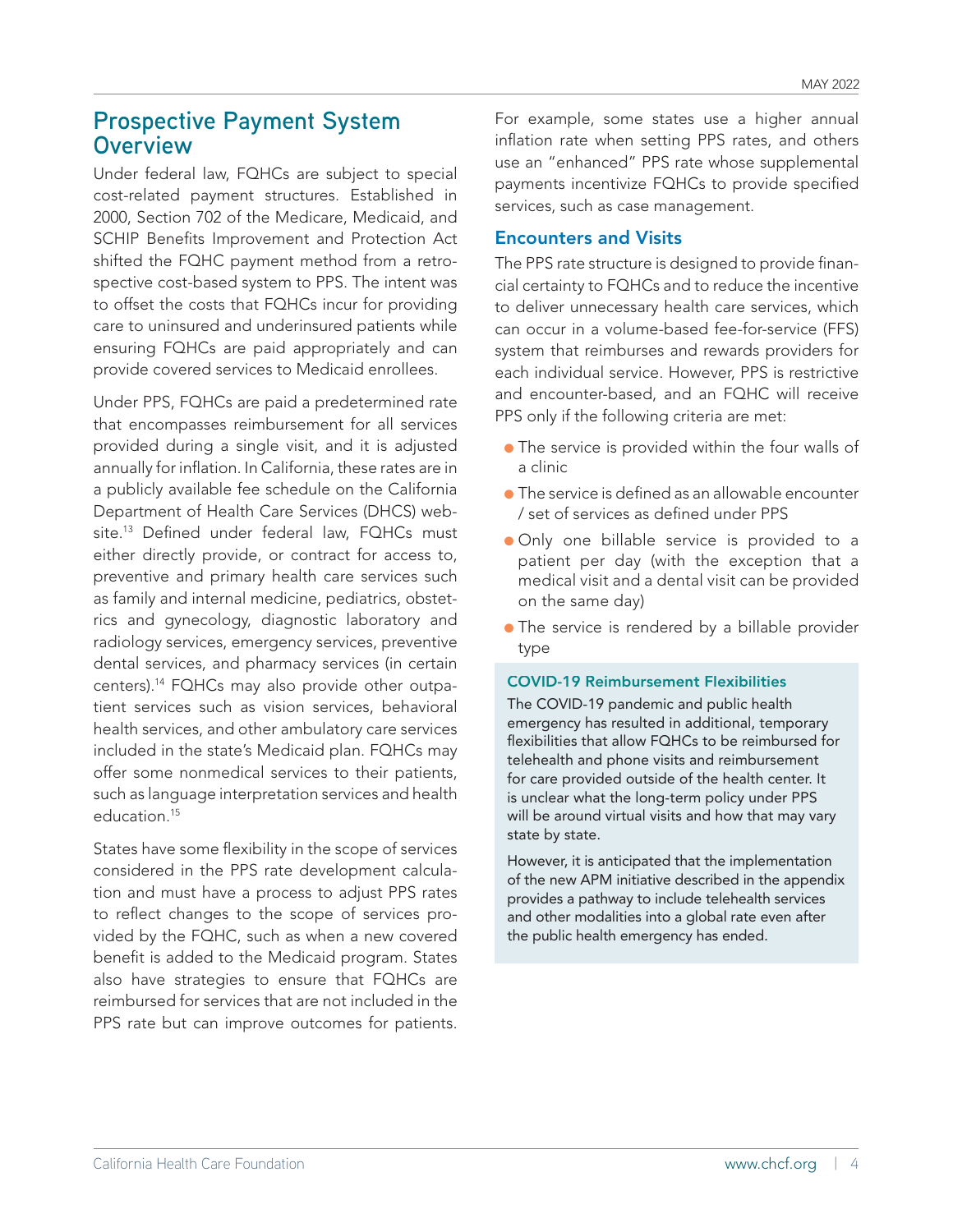## Managed Care Plan Payments to FQHCs Under PPS

As a result of the PPS rate and requirements, FQHCs represent a unique provider reimbursement structure. Under federal Medicaid law, managed care plans (MCPs) have the flexibility to set their own rates for FQHC payments but must pay them no less than they would other contracted providers for similar services.<sup>16</sup> If the total MCP payment to an FQHC is less than the PPS amount, the state must pay the difference quarterly through a reconciliation process and supplemental payment commonly referred to as a wraparound payment. This supplemental payment is disbursed in two stages: an interim payment paid on a per visit basis each time a claim is filed, and if necessary, a final payment once the reconciliation process is complete between the state and the FQHC.17

## **Challenges with PPS Payment Structure**

Under the PPS model, FQHCs can bill Medi-Cal and receive reimbursement only for in-person visits with billable providers. Additionally, PPS prevents FQHCs from billing for more than one visit per day, which results in patients having to visit the health center on separate days if they have more than one billable medical, dental, or behavioral health need. These requirements are disruptive for the patient and may result in unnecessary delays in care that can result in poor health outcomes. This can be demonstrated most clearly when a patient presents inside a health center for a physical health appointment but has a clear behavioral health need. For the FQHC to receive the PPS rate to address the patient's behavioral health needs, the patient must return on another day despite significant evidence that delays in accessing behavioral health care has negative consequences on overall mental and physical health.

Not only does this result in delayed care for these patients, but it also creates capacity issues that may impact other patients, such as those with complex needs who may require in-person care from a

clinician. The "within the four walls of the clinic" requirement that patients be in a specific location for visits when the services could be safely and appropriately delivered in another setting unnecessarily limits access for patients that would prefer and can benefit from these alternative sites and provider types. For example, the PPS rate does not allow FQHCs to bill directly for services provided by clinic staff that are social workers or community health workers. The costs for services provided by these provider types must be built into the PPS rate through the delivery of services that are incident to a medical service provided by a physician, and are not separately accounted for or billable in the PPS rate. This structure does not adequately recognize the payment FQHCs would have to make to these providers and can be a barrier to the use of this culturally concordant, lower-cost workforce to address social determinants of health by providing services such as housing navigation and assistance with access to medically tailored meals. Similarly, it does not recognize home or community-based services, which are particularly important for many of the vulnerable populations that FQHCs serve.

The adjudication and timing of the PPS reconciliation process can impact health center operational cash flow because it is a retroactive payment for services already provided, which may affect the capacity of a health center to serve patients. Additionally, it is an administrative burden on both the FQHCs and the states to engage in the reconciliation process, which can be complex, time consuming, and result in delayed payments. This process can be especially hard for a newly established FQHC site engaging in its first PPS rate-setting process, as it creates financial risk while the reconciliation process is completed. States have the option to streamline the administration of the PPS wraparound payment by requiring that the MCP calculate and make the payments directly to the FQHC, but this option requires oversight to ensure that payments are accurate and reflect what the state would have otherwise paid. California has not implemented this option to date.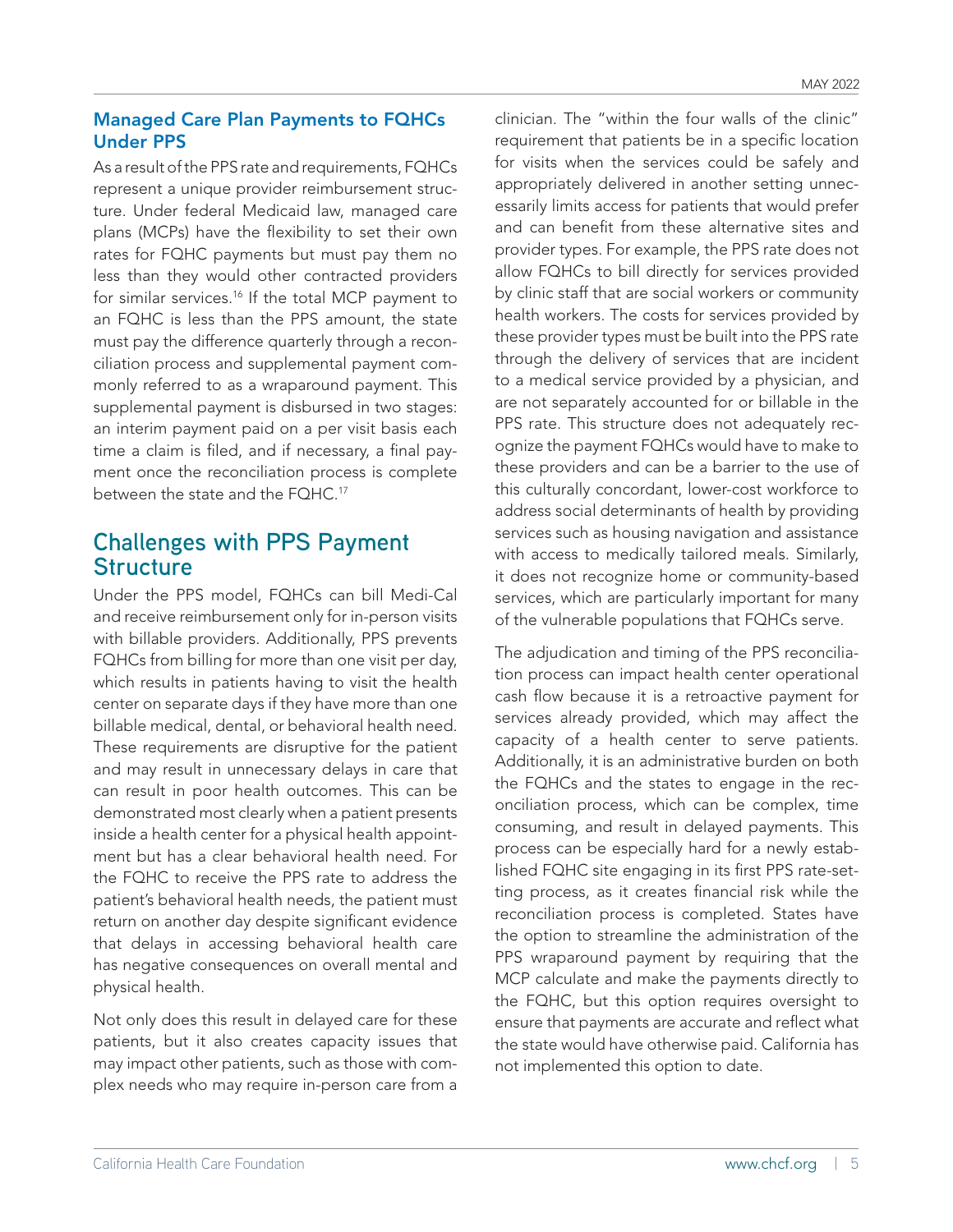## **Alternative Payment Models for FQHCs**

To alleviate several of the limitations that accompany PPS and incentivize person-centered care and health home models, states are authorized under federal law to reimburse FQHCs using APMs. APMs are payment arrangements that reward providers for efficiently delivering care that improves outcomes, meets certain quality targets, or both. APMs can be applied to a clinical condition, a specific episode of care, or a defined population.

APMs as defined broadly in the health care system include a continuum of value-based payment (VBP) options. APM and VBP are often used interchangeably. VBP models are an approach used by a state or other payer to align financial incentives and to reduce overutilization and inefficiencies in the health care system. APMs are the specific mechanism by which those approaches are implemented, which range from FFS payments that include quality or bonus payments for improving outcomes or quality scores or both, to full riskbased capitation payments in which a provider is responsible for offering an agreed-upon set of covered services to a patient for a single monthly payment (known as capitation). For the purposes of this issue brief series, when talking broadly about APMs, it is considered inclusive of the various VBP approaches. However, it is important to note that for FQHCs, APMs can be used to pay the PPS rate or to engage in more typical VBP arrangements as explained above.

Under federal law, payment to an FQHC under an APM must be equal to, or higher than, what the clinic would have received under the PPS. Following are several options for FQHC APM design, including the benefits and potential limitations of each model.<sup>18</sup>

#### Shared Savings

#### Reimbursement structure:

- FQHCs can garner a percentage of savings achieved using predefined benchmarks for quality performance and remaining under a total cost of care.
- There is no penalty if the benchmarks are not achieved — there is no downside risk to the FOHC.
- Shared savings payments are made after benchmarks in quality and cost are achieved.

#### Benefits:

- The FQHC is not responsible for any losses and experiences only the benefits of meeting benchmarks.
- Incentivizes the use of patient-centered activities such as care coordination across medical and social services.

#### Limitations:

- Successful arrangements require an FQHC to have enough of a patient base to spread the benchmarks across to reduce the impact of outliers and increase the potential shared savings sufficiently to drive care transformation investments by the FQHC.
- **•** If the shared savings arrangements are spread across too many benchmarks, there may not be enough of an impact on each one to meet the goals of the payer.
- This model does not provide FQHCs up-front funding to invest in staff and resources that would increase the FQHCs' ability to meet the benchmarks and make other improvements to patient care.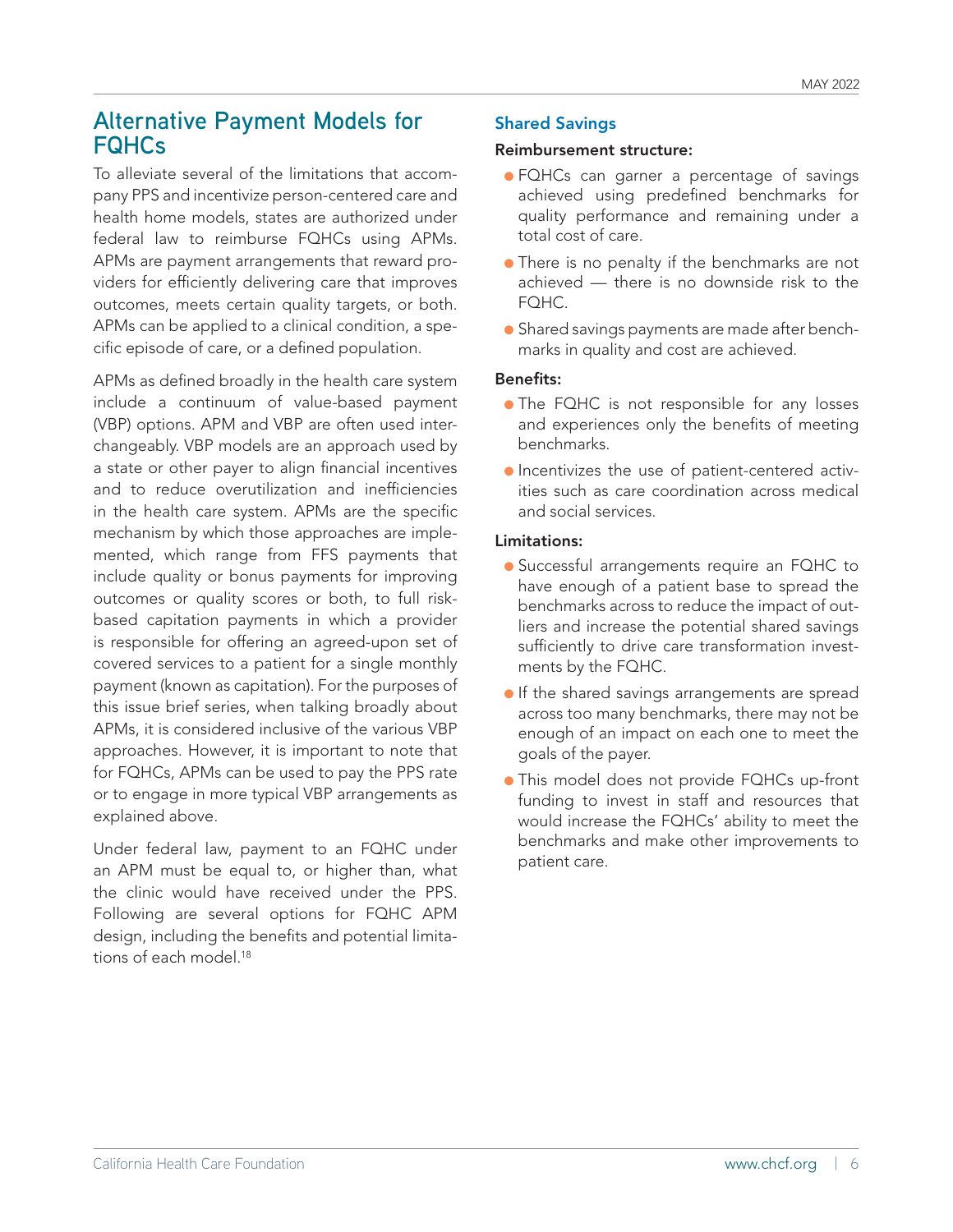## Pay for Performance

#### Reimbursement structure:

- FQHCs receive a payment for meeting agreedupon quality and performance benchmarks.
- The payments are in addition to the PPS rate.

#### Benefits:

- Creates an incentive for accountability on key quality metrics and other patient outreach and engagement activities.
- Builds capacity for FQHC quality improvement efforts.

#### Limitations:

- Requires sophisticated data exchange and updates to workflows for tracking and reporting that may require investments by FQHCs to effectively participate.
- There is limited evidence demonstrating sustained quality and system improvements.
- **•** If there are multiple pay-for-performance arrangements with varying measures, there may be reduced value because resources will not support improvements across a broad scope.

#### Risk-Based Capitation Under Federal FQHC APM Rules

#### Reimbursement structure:

- The FQHC receives a capitation payment (also referred to as a per-member per-month) to cover a defined set of services (such as primary care).
- The capitation payment can be tied to meeting certain quality metrics.
- The FQHC does not have downside risk due to the PPS reconciliation process, and the state has the option to pay PPS or PPS plus some additional funds.

#### Benefits:

- FQHCs get the flexibility to manage care more effectively for patients.
- It can help drive improved quality outcomes and metrics.

#### Limitations:

• There must be agreed-upon quality metrics and benchmarks to make these arrangements truly value-based, and the arrangement must be designed with enough upside risk that it is attractive to the FQHCs to participate because it is a voluntary model.

- **•** The capitation payments must be negotiated to be robust enough to allow for effectively managed care and to give the FQHC enough flexibility to invest in system transformation and quality improvement while still remaining economical to achieve desired cost savings.
- If FQHC utilization/patient volume at a site is low, an FQHC will be less able to make this arrangement effective.

#### Virtual Accountable Care Organization with Shared Savings

#### Reimbursement structure:

- FQHCs and MCPs work collectively to build a virtual accountable care organization (ACO).
- Established when a group of small providers work together to coordinate care across all the organizing members to achieve goals related to total cost of care.
- Can include a shared saving arrangement with a payment received after benchmarks are achieved.
- Can include an up-front payment from MCPs to the FQHCs to allow for investments in staff and resources to help achieve goals and improve patient care.

#### Benefits:

- Incentivizes investment in activities that address social determinants of health and coordination across the system.
- FQHCs can leverage a larger population base and collective resources to make a larger impact than when done in isolation.

#### Limitations:

- Requires infrastructure investments to be effective and to create the necessary data exchanges and capabilities, as ACOs rely on well-established coding practices to realize the margins that make these arrangements successful.
- Strong partnerships across the system of care, including hospitals and other providers and not just with the MCP, are necessary, and building those strategic relationships and aligning incentives may take time.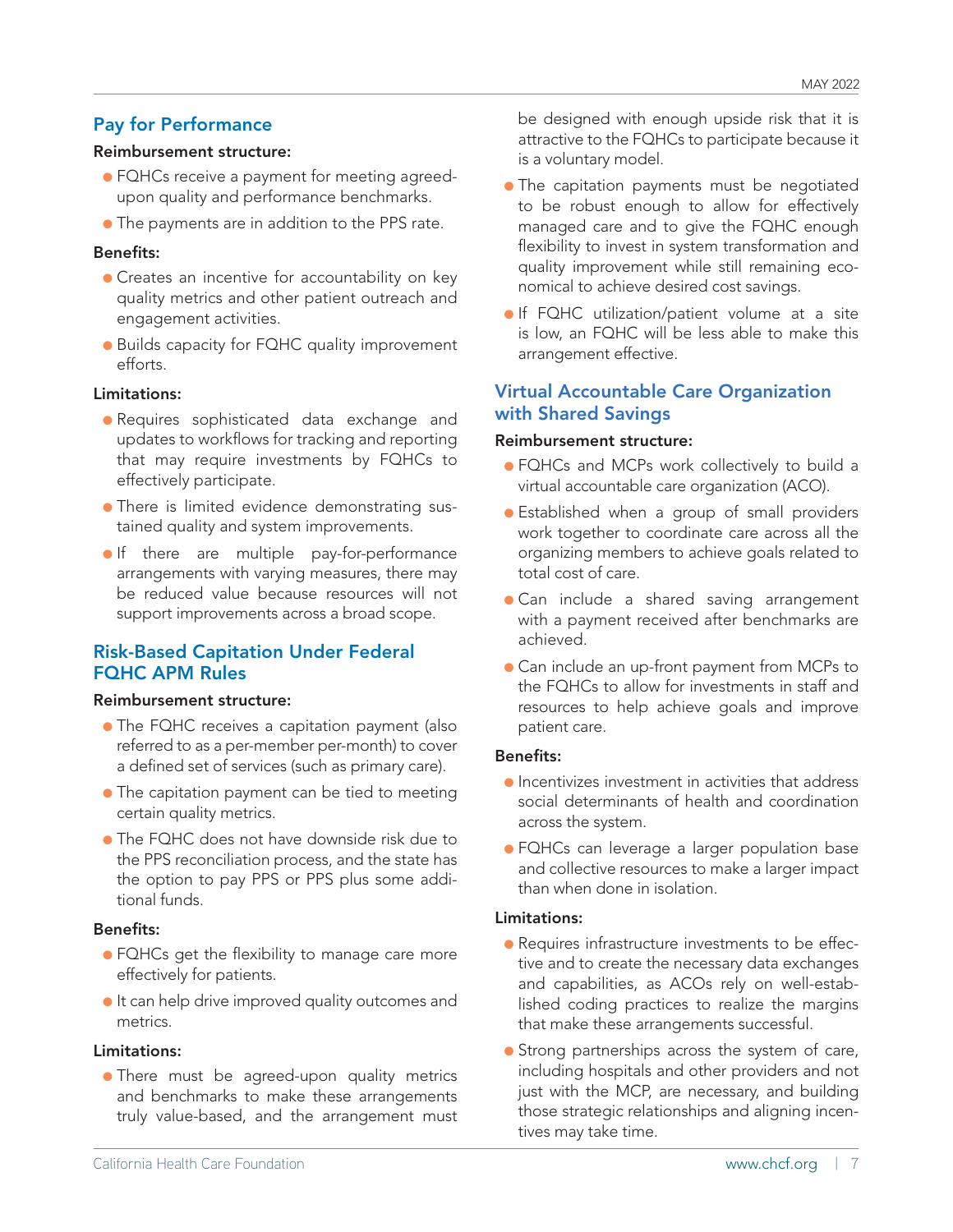#### Bundled Payments (upside only)

#### Reimbursement structure:

- FQHCs receive a predetermined, all-inclusive payment that includes total allowable expenditures, or "target price," for an episode of care. "Episode of care" refers to the entire care continuum for a single condition or medical event during a fixed period of time.
- FQHCs would receive reimbursement for the individual services provided in the bundle based upon established rates, and at the conclusion of the fixed period of time or episode of care, all the paid claims are aggregated and compared to the predetermined target price.
- **•** If the total cost of the episode of care is lower than the target price, the FQHC would not be at risk for that amount and would receive a percentage of the savings achieved.

#### Benefits:

- Bundled payments can include acute or chronic events and incentivize coordination of care across various medical providers and settings, including FQHCs, hospitals, specialty groups, and other participating providers.
- Payment is contingent on quality performance, which may increase care quality while lowering health care costs.

#### Limitations:

- Technical infrastructure and internal data systems must be robust enough to support data sharing across care teams and throughout the span of time for an episode of care.
- For FQHCs the specific challenge to this approach is that the services would have to be separate from the current PPS rate to avoid the site being paid twice for the same service and violating federal financing rules.

While there are varying degrees of risk and benefits to MCPs and FQHCs, APMs offer the potential to improve care for patients served by FQHCs and bring additional stability to the safety-net delivery system. Additionally, APMs offer an incentive for FQHCs to invest in practice transformation that should create additional efficiencies and reduce the administrative burden on FQHCs over time. While there may be some initial work and cost to

implement the APM, it should ultimately result in systematic changes that will streamline the administration of benefits and financing. Some of these potential benefits are explored in the appendix.

## **Conclusion**

California and other states have prioritized value-based payment arrangements that align clinical and financial incentives and risk arrangements among providers, plans, and purchasers to improve health outcomes, enrich the patient experience, and reduce health care costs and inefficiencies in care delivery. Over the years, state policymakers have signaled interest and intent in moving the Medi-Cal system away from episodic FFS payment and toward health care payment and delivery reform innovations such as APMs. The FQHC APM 2.0 initiative currently under consideration builds on this long history and has the potential to create transformation in FQHCs, the backbone of California's primary care safety net.

## **Acknowledgments**

Athena Chapman, MPP, is president and Samantha Pellón, MPH, is policy director at [Chapman](https://www.chapmanconsult.com/) [Consulting](https://www.chapmanconsult.com/), which provides strategic planning, meeting facilitation, organizational support, market research, and regulatory and statutory analysis to organizations in the health care field.

[www.chapmanconsult.com](http://www.chapmanconsult.com)

Medi-Cal Explained is an ongoing series on Medi-Cal for those who are new to the program, as well as those who need a refresher. To see other publications in this series, visit [www.chcf.org/MC-explained](http://www.chcf.org/MC-explained).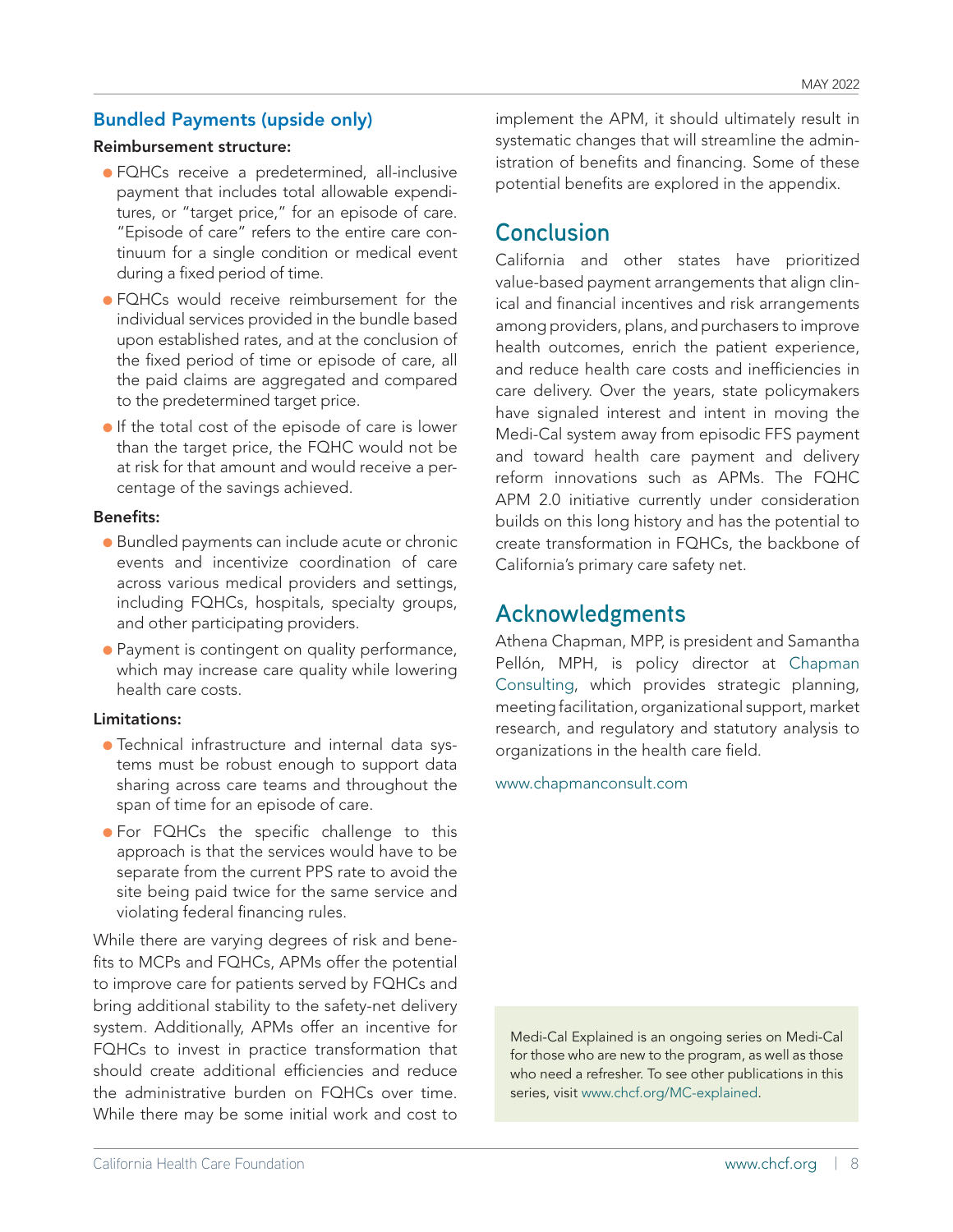## **Appendix. Federally Qualified Health Center Alternative Payment Model 2.0 Initiative**

As of spring 2022, California's Department of Health Care Services is preparing to submit a State Plan Amendment to the Centers for Medicare & Medicaid Services for federal approval of an alternative payment model structure for the state's FQHCs and FQHC Look-Alike sites that receive PPS reimbursement. The initiative is known as FQHC APM 2.0. It builds off previous state efforts to design an APM pilot program for FQHCs and health plans serving Medicaid patients.

Under federal law, participation in an APM must be voluntary. Additionally, the APM payment to the health center must be at least equal to the amount they would otherwise receive under the prospective payment system. As permitted under federal law, FQHCs participating in the APM may receive a practice transformation payment above PPS rates, provided that FQHCs meet certain quality benchmarks.

#### Basic Design Structure

While several key design considerations and decisions are still under development, the following elements are similar to the previous APM proposal:

- Managed care plans must pay participating FQHCs a capitated, per-member per-month (PMPM) rate for all assigned Medi-Cal patients.
- **The PMPM will be MCP-specific and cover all** Medi-Cal services within the FQHC's scope except for services specifically excluded from the APM (excluded services will be forthcoming from DHCS).
- The PMPM payment will include total PPS, which considers MCP historic utilization data specific to the participating FQHC, and is inclusive of payments for all MCP patients that received care at the FQHC over a specified period.

#### Potential FQHC APM 2.0 Benefits

According to stakeholders interviewed for this brief, the potential benefits of the FQHC APM 2.0 initiative include that it would:

- Align FQHC payments with broader Medi-Cal financing and policy goals
- Incentivize person-centered care and flexibility in services to increase access through a broader range of providers, eliminate single-visit-per-day requirements, and include options to provide care outside of the clinic walls (e.g., telehealth and alternative locations in the community)
- Increase alignment of quality goals and pay-for-performance initiatives across Medi-Cal to increase the impact of population health management strategies
- Promote data exchange between MCPs and FQHCs, which over time will result in more informed decisions and improved care coordination across the system
- Support the integration and coordination of physical, behavioral, oral, and long-term services to address the needs of the whole person
- Recognize the role that FQHCs have in early intervention and primary care interventions to reduce overall costs to the system and improve outcomes
- Provide FQHCs more flexibility to address patient needs, which will lessen disparities and help address social determinants of health
- Reduce administrative burdens and provides more stable revenue streams for FQHCs

#### Timeline and Next Steps for FQHC APM 2.0 Initiative

Following additional stakeholder engagement, a formal State Plan Amendment request is anticipated in July 2022 for federal approval by December 2022, with FQHC site selection and enrollment in the APM program launching in advance of the amendment submission. The APM PMPM payment is expected to begin January 1, 2024.